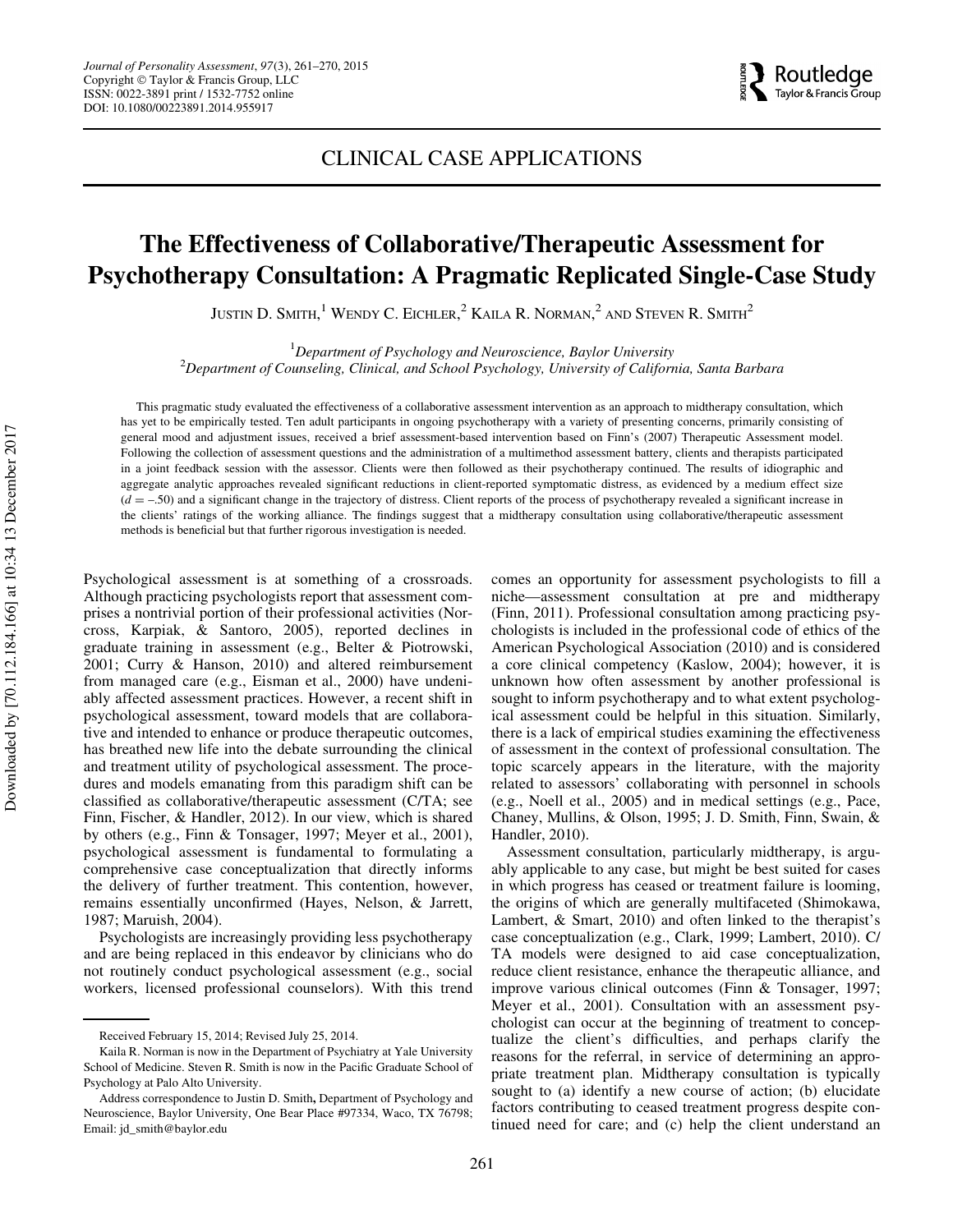aspect of himself or herself, which, if introduced by the therapist, could result in a significant impasse and jeopardize the treatment (Aschieri & McCarthy, 2014). The consultative relationship between professionals is complex and presents challenges requiring careful navigation, including the potential for triangulation, transference, and shame that contribute to professional vulnerability for both parties. The core values of the Therapeutic Assessment model (collaboration, respect, humility, compassion, and openness and curiosity), as described by Finn (2009), provide a useful framework for working with clients and referring professionals alike.

Existing research on C/TA supports the examination of its use in a consultative context. Initial randomized trials demonstrated the effectiveness of Therapeutic Assessment in reducing symptomatic distress and increasing self-esteem with college students on counseling center waitlists (Finn & Tonsager, 1992; Newman & Greenway, 1997). The results of a meta-analysis of 17 randomized trial reports with 1,496 adult and adolescent participants comparing the effects of individualized feedback, a hallmark of C/TA, to various control conditions (e.g., no treatment, traditional assessment) indicated a significant overall effect (Cohen's  $d = .42$ ; Poston & Hanson, 2010). A reanalysis of the data (14 studies, 1,375 participants) resulted in a significant overall effect of  $d = .40$  (Hanson & Poston, 2011). Further, Poston and Hanson found different effects for symptom ( $d = .37$ ; e.g., self-esteem, depressive symptomatology) and process ( $d = .55$ ; e.g., working alliance, session depth) outcome variables. To this point, a randomized clinical trial comparing Finn's (2007) Therapeutic Assessment to a structured pretreatment intervention for adults with personality disorders found greater readiness for subsequent treatment on salient indicators (i.e., outcome expectancies, perception of progress toward treatment, satisfaction with services) for the group receiving Therapeutic Assessment (De Saeger et al., 2014). Hilsenroth, Peters, and Ackerman (2004) also found that participating in a C/TA intervention resulted in a stronger therapeutic alliance to the assessor and to the assessor turned psychotherapist, compared to participants receiving a traditional assessment. A small number of quasi-experimental studies using a single-case time-series design provide additional evidence of the effectiveness of these models with adult clients (Aschieri & Smith, 2012; J. D. Smith & George, 2012; Tarocchi, Aschieri, Fantini, & Smith, 2013). Studies testing the effects of collaborative and Therapeutic Assessment with children, adolescents, and families show effects on family functioning and child symptom severity (Tharinger et al., 2009), reduced family distress and behavioral problems of preadolescent boys with oppositional defiant disorder (J. D. Smith, Handler, & Nash, 2010), and improved engagement in community-based services following an emergency room visit for serious self-inflicted injury (Ougrin, Ng, & Low, 2008).

#### THIS STUDY

This study addresses a critical aspect of the treatment utility of psychological assessment: consultation with psychotherapists. We conducted a replicated single-case experiment with 10 participants to examine the effectiveness of C/TA in reducing clients' symptomatic distress and improving the processes and outcomes of ongoing psychotherapy. Participants were identified and referred to the study by psychotherapists in the community. We hypothesized that participation in a midtherapy C/TA would (a) reduce client's self-reported symptomatic distress, collected using an Internet-based reporting system, and (b) improve therapy process variables that are instrumental to client change, such as the working alliance and other aspects of the psychotherapist–client relationship. Previous studies suggest that symptom improvement, as reported by clients, should follow the onset of C/TA (e.g., Aschieri & Smith, 2012; J. D. Smith & George, 2012) and that the psychotherapist–client dyad will report an improvement in therapeutic process variables, such as the working alliance (Ackerman, Hilsenroth, Baity, & Blagys, 2000). We took a pragmatic approach to the conduct of this study, exemplified by broad participant eligibility, a tailored intervention protocol, a client-centered outcome assessment strategy, and a design that is compatible with the demands of real-world professional practice. Pragmatic studies are intended to test the real-world effectiveness of an evidence-based intervention; they value generalizability over internal validity; and they facilitate research translation (Glasgow, 2013).

#### **METHODS**

#### Participant Recruitment

The study was advertised to licensed psychologists through e-mails and presentations given to the Santa Barbara, CA, area chapter of the state psychological association. Psychologists were asked to identify a client who might benefit from participating in an assessment as an adjunct to psychotherapy. The inclusion criteria for participation in the study included ongoing psychotherapy with the same therapist for at least 10 sessions, the therapist was a licensed doctoral-level psychologist, and both therapist and client agreed that an assessment might be useful for informing treatment. Initially, recruitment targeted clients who had become "stuck" or "stalled" in psychotherapy; however, this approach proved unsuccessful and the inclusion criteria were broadened shortly after enrollment began to allow for greater judgment by the therapist to determine the appropriateness of a referral for assessment consultation. Additionally, clients with ongoing legal involvement (e.g., a child custody case) or a medical or psychological condition that would impair their ability to consent to participation in a research study were ineligible. Seventeen therapists and their clients contacted the research team and were screened for eligibility. Three dyads meeting eligibility for the study terminated psychotherapy prior to beginning the study and five dyads opted not to enroll after screening for the following reasons: One client expressed concerns about confidentiality, one client only wanted a female assessor and openings were only available with a male at the time, and three dyads decided not to participate for unspecified reasons. The client and the therapist each received \$200 for their participation. The institutional review board of the University of California at Santa Barbara approved the research.

#### **Participants**

Eleven dyads completed the intake session and received C/ TA. After enrollment, one participant was found to have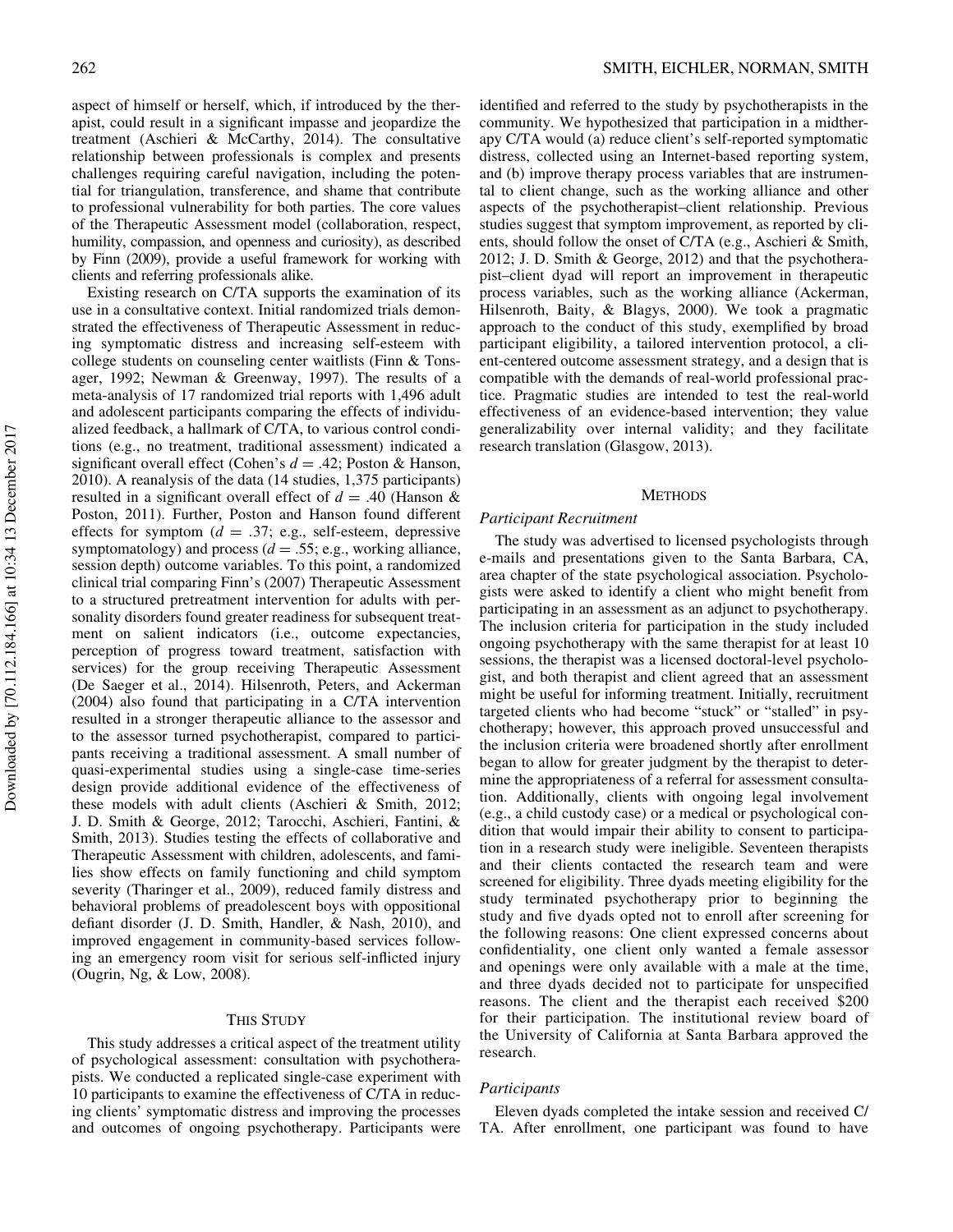substantial cognitive issues that prohibited completion of the assessments and was thus excluded from all analyses and reported results. The remaining 10 clients were mostly female (70%), had an average age of 33.9 years ( $SD = 12.1$ , range  $=$ 20–50), and comprised the following racial and ethnic backgrounds: White (7), Latina (2), and multiracial (1). Eight were never married, 1 was married, and 1 was divorced. Eight licensed psychologists from the local community (3 male, 5 female) participated in the study. Formal diagnostic impressions were not gathered from the referring therapist. Examination of the presenting concerns and idiographic daily indexes derived from the referral issue (see "Measures" section) indicates that the primary concerns were cooccurring depressive symptomatology and anxiety (Participants 1, 3, 4, 5); depression (2, 7, 8); anxiety (9, 10); and anxiety, substance abuse, inattention, and sleep disturbance (6). The "Measures" section provides an indication of the specific symptomatic and behavioral issues associated with these primary concerns.

## Study Design and Assessment Schedule

The study followed a replicated single-case design with three phases: baseline, intervention, and follow-up. Following enrollment in the study, the client was scheduled for an initial intake with a research assistant who explained the study procedures, gained informed consent, gathered relevant background information, and explored the client's treatment goals in psychotherapy. Based on this interview, the research assistant, in collaboration with the principal investigator (Steven R. Smith), designed brief, idiographic outcome indexes that the client was then asked to complete on a daily basis beginning the day of the intake. The clients also completed ratings of each psychotherapy session throughout the three phases of the study. All outcome measures were administered via Surveymonkey.com. After a minimum 2-week baseline phase, which provides the necessary number of daily reports for valid and reliable analysis, clients met with the assessment clinician to begin the intervention. Clients continued to complete the daily ratings throughout the C/TA and for approximately 2 months afterward. Psychotherapy continued throughout the study procedures and the C/TA.

#### Intervention

The C/TA intervention consisted of an initial interview, test administration, and a joint feedback session with the client and psychotherapist. Delivery largely followed the procedures of the Therapeutic Model of Assessment described by Hilsenroth and colleagues (Hilsenroth et al., 2004) with adaptation to incorporate recent developments from the Therapeutic Assessment (Finn, 2007) model. Further, the joint feedback session was delivered according to Finn's (2007, 2011) approach to using assessment in consultation. The assessors were a licensed clinical psychologist (male) or an advanced graduate student (female) in a clinical psychology doctoral program. The licensed psychologist (Steven R. Smith), who oversaw the clinical and research activities, has extensive training in C/TA and served as a clinician in the studies conducted by Ackerman et al. (2000) and Hilsenroth et al. (2004) using the C/TA model. The graduate student was supervised throughout the study and had completed course work in C/TA

and provided assessment services using the model before the study began.

The research assistants provided the assessors with the clients' background and demographic information collected during the intake appointment. However, the assessors remained blind to the clients' daily rating items so as to reduce potential bias. In the initial interviews, the clients' symptoms, presenting problems, course of psychotherapy, impressions of therapy progress, and goals for the assessment were discussed. Following the procedures of the model, the client was asked to pose two or three questions that they hoped the assessment process could address (Finn, 2007). The clients' psychotherapists were then interviewed by telephone regarding their therapeutic work with the client and their current conceptualization of the case. Therapists also posed two to three questions for the assessment.

Following the interview, clients were scheduled for one or more testing sessions. The administration of a multimethod personality assessment battery, consisting of the Personality Assessment Inventory (Morey, 1991), the Rorschach Inkblot Test (Rorschach, 1921/1942), and Thematic Apperception Test (Murray, 1943), required one to three 60- to 90-min testing sessions to complete. Six clients completed the battery in one session and two and three sessions were required for two clients in each, resulting in an average total time of about 5 hr with the assessor in the C/TA intervention (including the joint feedback session). The Rorschach was scored using the Comprehensive System (Exner, 2003).

Shortly after the final assessment meeting, a joint feedback session among the assessment clinician, client, and referring therapist was held in the therapist's office during the client's regularly scheduled therapy time. Although somewhat flexible, the sessions had the following procedural components. First, the assessment clinician thanked both the client and therapist for participation and the opportunity to enter their therapeutic endeavor. Second, the therapist was instructed to observe the process of their client participating in the feedback and serve as a "translator" of the findings—adding nuance to the feedback by relating the information back to particular instances in the client's life or the therapy. Defining the therapist's role as predominantly supportive was deemed valuable to providing a structure for this potentially complicated interpersonal exchange. The focus of the joint feedback session was on addressing the assessment questions posed by the client and therapist at the beginning of the assessment. The feedback followed the evidence-based procedures described by Finn and colleagues (Finn, 2007; J. D. Smith & Finn, 2014; Tharinger et al., 2008). At the end, the therapist and client were presented with a technical assessment report and a personalized letter, respectively (see Finn, 2007).

#### Measures

Daily ratings. In collaboration with the research assistants, each client identified idiographic indexes to be answered daily throughout the study. All participants reported on their general mood each day. With the exception of Participant 1, who had only this item, all other clients reported an additional two to four idiographic items, which are listed in Table 1, for a total of three to five items rated each day by each participant. The items were selected specifically for each client as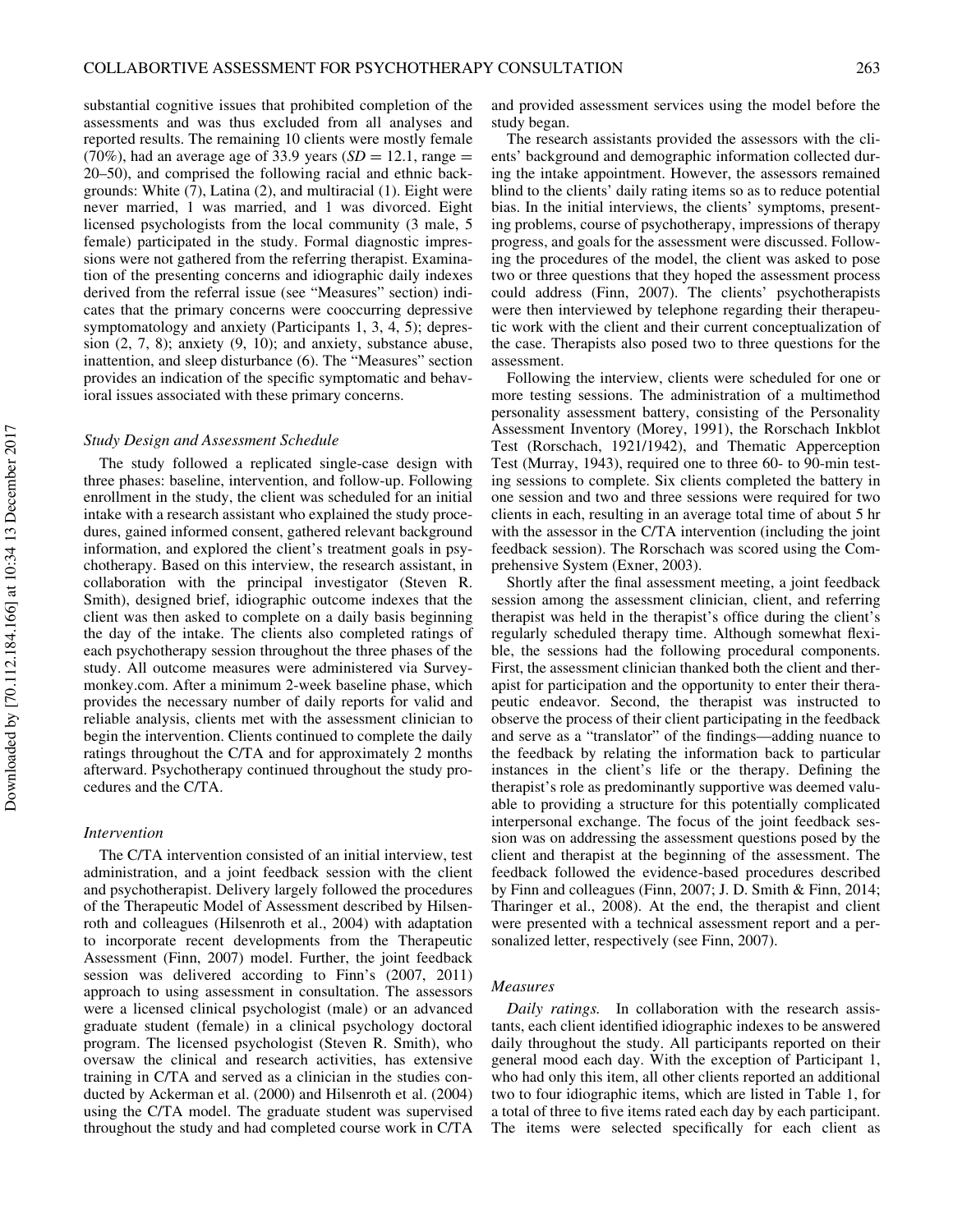TABLE 1.—Descriptives of individualized daily measures of symptomatic distress and results of idiographic level- and slope-change analyses.

|        | Baseline |              |              | Intervention |          |              |              | Follow-Up    |          |              |              |              |              |              |              |
|--------|----------|--------------|--------------|--------------|----------|--------------|--------------|--------------|----------|--------------|--------------|--------------|--------------|--------------|--------------|
| Client | N        | M            | SD           | $%$ Missing  | N        | M            | SD           | $%$ Missing  | N        | M            | <b>SD</b>    | $%$ Missing  | AR           | Level Change | Slope Change |
|        | 22<br>28 | 5.76<br>2.59 | 1.18<br>2.52 | 18.5<br>12.5 | 22<br>37 | 6.11<br>3.57 | 1.23<br>1.87 | 18.2<br>41.7 | 50<br>77 | 5.08<br>3.57 | 1.01<br>2.18 | 25.5<br>64.1 | .189<br>.185 | .14          | $-.14$       |
|        | 8        | 3.89         | 0.27         | 0.0          | 44       | 3.74         | 0.30         | 0.0          | 82       | 3.52         | 0.33         | 6.0          | .253         | $-.22*$      | $.41***$     |
| 4      | 21       | 4.22         | 0.83         | 0.0          | 33       | 3.76         | 1.03         | 15.6         | 103      | 4.21         | 0.88         | 31.9         | .272         | $-.07$       | .03          |
|        | 15       | 4.48         | 1.03         | 7.7          | 63       | 2.57         | 0.90         | 11.3         | 53       | 2.83         | 1.03         | 13.2         | .310         | $-.50***$    | .08          |
| 6      | 21       | 4.81         | 0.52         | 40.0         | 43       | 3.82         | 1.00         | 31.0         | 17       | 3.36         | 0.87         | 34.7         | .044         | $-.44**$     | $.32*$       |
|        | 14       | 4.97         | 0.62         | 35.3         | 22       | 5.35         | 0.64         | 40.9         | 100      | 3.48         | 0.62         | 35.4         | $-.422$      | $-.40*$      | $.68**$      |
| 8      | 19       | 4.53         | 1.18         | 13.3         | 79       | 3.98         | 1.27         | 12.8         | 74       | 3.58         | 1.06         | 21.9         | .113         | $-.18*$      | .19*         |
| 9      | 17       | 3.43         | 0.77         | 0.0          | 41       | 3.02         | 0.53         | 40.0         | 66       | 3.58         | 0.58         | 37.9         | .223         | $-.05$       | $-.26$       |
| 10     | 19       | 5.20         | 1.04         | 0.0          | 61       | 4.42         | 1.22         | 37.3         | 67       | 4.12         | 1.43         | 38.2         | .186         | $-.27*$      | $.28*$       |
| M      | 18.40    | 4.39         | 1.00         | 12.73        | 44.50    | 4.03         | 1.00         | 24.88        | 68.90    | 3.73         | 1.00         | 30.88        | .220         |              |              |

Note. The N refers to the total duration of days in each phase.  $AR = Lag-1$  autocorrelation, calculated for the entire data stream after replacing missing data using the expectationmaximization algorithm. Level and slope change results are presented as correlation coefficients (Pearson's r). Negative level change indicates reduced symptom distress. Positive slope change indicates a correlation to a vector that is flat during the baseline phase and declining during the intervention phase. Participant 2 was excluded from the analysis due to the degree of missing data. Individual item content: All participants reported on general mood; additional individual items were: 2 (hope, energy), 3 (anxious, depressed), 4 (productivity, anxiety, mindful of eating), 5 (confidence, anxiety, energy, comfort with self), 6 (attitude toward the future, restful sleep, focus at work, felt in-the-moment), 7 (pain, self-confidence, professional competence, self-worth), 8 (depressed, energy, motivation at work), 9 (self-worth, depressed, focus), 10 (hopeful, inspired, sense of purpose, fulfilled).<br>
\*p < .05. \*\*p < .01. \*\*\*p < .001.

measurable indicators of improvement based on the presenting concerns and treatment goals. The indexes also had to be assessable on a daily basis. The items were rated on a response scale with a range from 1 to 7 and pertained to the degree to which the client experienced specific affective and symptomatic distress, such as "I feel hopeful" (1 = *not at all*, 7 = *very*) and "My anxiety level is "  $(1 = none at all, 7 = very severe)$ . Items were recoded prior to analysis such that decreased ratings were indicative of desired improvement. An electronic reporting platform (Surveymonkey.com) was selected because compliance rates have been found to be higher compared to daily paper-and-pencil measures (Palermo, Valenzuela, & Stork, 2004) and electronic time stamping prohibits retrospective reporting. Clients were given a brief overview of the website by research assistants in the intake interview. After the initial intake and the selection of daily measure items, research assistants activated the client's online account and daily reporting began. Each client was provided with a unique user name and password to ensure security and confidentiality. These procedures are modeled after the methods described by Borckardt and colleagues (2008), which have been used in studies of the effectiveness of assessment-based interventions (e.g., J. D. Smith, Handler, et al., 2010). Although the sample size of this study prohibits estimating the reliability of the daily ratings, published daily report studies of general mood symptoms (Cranford et al., 2006), for example, reported high internal consistency ( $\alpha > .80$ ).

Psychotherapy process. Salient indicators of therapy processes were assessed after each psychotherapy session. Positive and negative aspects of the psychotherapy process were rated by the client using the 40-item revised version of the Vanderbilt Psychotherapy Process Scale (VPPS) patient form (S. R. Smith, Hilsenroth, Baity, & Knowles, 2003), which assesses six aspects of patients' attitudes and behaviors regarding their most recent treatment session, including therapist warmth and friendliness, therapist exploration, patient exploration, negative therapist–patient relationship, patient psychic distress, and patient dependency. Items pertaining to in-session behaviors consisted of descriptions of common

therapeutic interactions (e.g., "actively participated" and "seemed motivated"). The following stem preceded descriptors of attitude (e.g., tense, withdrawn, hostile), which were rated on a 5-point Likert scale: "Describe your demeanor during this hour." The revised patient form of the VPPS has been found to have adequate internal reliability with an overall alpha of .77 for the client report version (S. R. Smith et al., 2003). The Working Alliance Inventory–Short Form Revised (WAI–SR; Hatcher & Gillaspy, 2006) was used to assess the client–psychotherapist relationship. The WAI–SR assesses three core aspects of the therapeutic alliance: agreement on the tasks of therapy, agreement on the goals of therapy, and the development of the therapeutic bond. The three subscales have demonstrated high internal consistency ( $\alpha > .80$ ). The therapist versions of these two measures were also administered; however, low return rates prohibited analysis of these data.

#### Data Analysis

To determine intervention effects on symptomatic distress, the daily report data were analyzed using three complementary approaches. First, we evaluated idiographic effects of the C/TA using Simulation Modeling Analysis (SMA; Borckardt et al., 2008). Next, we applied multilevel modeling (Shadish, Kyse, & Rindskopf, 2013; Van den Noortgate & Onghena, 2003) and then the *d*-statistic (Hedges, Pustejovsky,  $\&$ Shadish, 2013) to evaluate the aggregate effect.

SMA was designed for the analysis of time-series intervention studies with the type of short baseline periods typical in applied clinical research. We conducted a level change analysis, which compares the degree of change in the mean level of symptomatic distress from baseline to the intervention phase of the study (including the follow-up phase) and a slope change analysis, which compares the observed trajectory of the data to an a priori model; in this case, a flat slope during the baseline phase followed by a linear decrease during the intervention phase. Pearson's  $r$  correlation coefficients are produced to indicate the magnitude of level change and the degree of concordance with the a priori slope change model.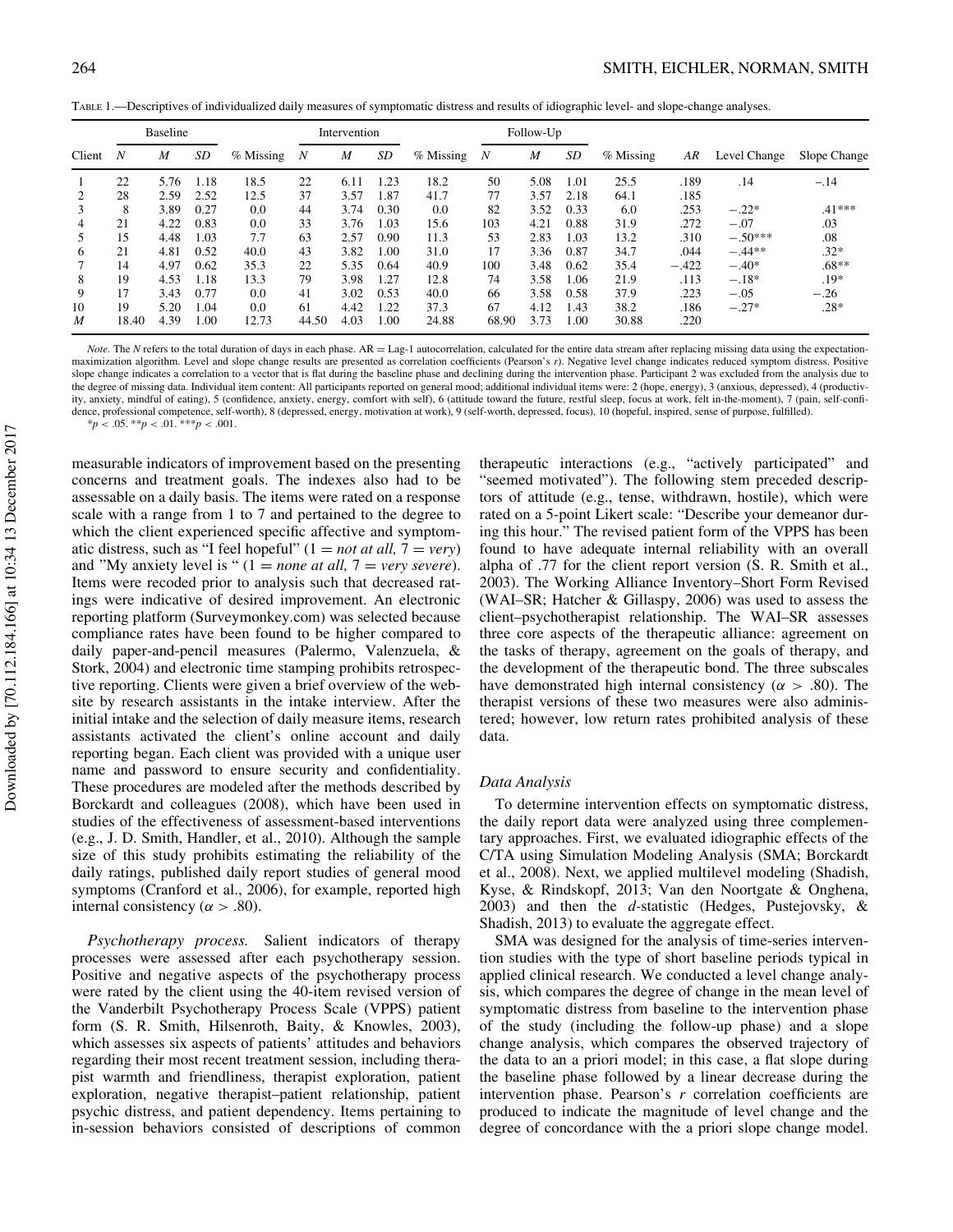SMA then applies a Monte Carlo simulation of 5,000 data streams sharing the same characteristics as the observed data (e.g., length of the two phases, degree of autocorrelation) to determine the actual probability of obtaining the observed intervention effects (Borckardt et al., 2008).

Multilevel modeling of single-case time-series data can provide evidence of a treatment effect in two forms: (a) an immediate change when the intervention begins, and (b) a change in the slope of symptom ratings occurring with the onset of the intervention (Van den Noortgate & Onghena, 2008). Recent developments in the specification of multilevel models demonstrate applicability to small ( $N \le 10$ ) sample sizes (Ferron, Bell, Hess, Rendina-Gobioff, & Hibbard, 2009; Shadish, Kyse, et al., 2013). Consistent with previous research demonstrating that the effects of C/TA might be dependent on the individualized feedback session (Poston & Hanson, 2010), and that effects continue to grow in the months following the assessment (J. D. Smith, Handler, et al., 2010), we hypothesized a significant change in slope but no significant immediate reduction in symptomatic distress at the onset of C/TA. Because multilevel modeling procedures do not produce a standardized effect size, we then calculated a d statistic, which is equivalent in magnitude and interpretation to Cohen's d but is corrected for small sample bias, which tends to inflate estimates of intervention effects (Hedges et al., 2013). This metric was found to be least affected by autocorrelation, or the serial dependence, of time-series data streams (Manolov & Solanas, 2008). A significant change in the level and trajectory of symptomatic distress, as evidenced by the results of SMA and multilevel modeling, and a meaningful effect size (d statistic) provides evidence of effectiveness.

The psychotherapy process data were analyzed with a repeated measures analysis of variance to examine change between successive phases in the study. The results of the therapy process variable analyses in this study are preliminary due to the small sample size and its effect on statistical power. Further, clients contributed differential proportions of data in each phase because of attending differing numbers of psychotherapy sessions and noncompliance. For these reasons, the data were aggregated within the three phases for each participant.

#### RESULTS

#### Preliminary Analyses

The burden placed on participants by daily measurement strategies necessitated methods for accounting for missing observations that are typically unavoidable in this type of research (Shiffman, Stone, & Hufford, 2008). The issue of rate of missing observations is analogous to compliance. The average proportion of missing data in this sample was 21%, which is consistent with previous research using similar daily diary methods (e.g., J. D. Smith, Handler, et al., 2010). Simulation studies of missing data in time-series data streams indicate that inferential precision is acceptable when maximum likelihood estimation techniques are applied and autocorrelation estimates are estimated to be less than .80 (J. D. Smith, Borckardt, & Nash, 2012). One participant<sup>1</sup> had unacceptable

rates of compliance with the daily measures—only responding on half of the days during the study period—and was thus excluded from analyses of daily report data. The expectationmaximization algorithm (Dempster, Laird, & Rubin, 1977) was applied to the data to impute missing values prior to conducting analyses in SMA and calculating the d statistic. We used the default restricted maximum likelihood estimator for analyses conducted in SAS Proc Mixed, which is considered the gold standard for longitudinal methods in a multilevel modeling framework (Ibrahim, Chen, Lipsitz, & Herring, 2005). Maximum likelihood estimation techniques provide accurate estimates of missing values only when data are missing completely at random (MCAR). Using all available daily ratings and relevant client variables (age, gender, ethnicity), as well as therapist, Little's (1988) MCAR test was nonsignificant for the entire data stream,  $\chi^2(3404) = 3276.73$ ,  $p = .940$ . The test was also nonsignificant when applied to the baseline data,  $\chi^2(353) = 95.18$ ,  $p = 1.00$ , and the intervention plus follow-up data,  $\chi^2(2186) = 2094.97$ ,  $p = .917$ . Thus, missing data did not introduce bias into the analyses.

Although high-density measurement strategies such as daily report reduce the potential for retrospective bias by collecting real-time information and increase the validity and reliability of ratings by reducing measurement error (Bolger, Davis, & Rafaeli, 2003; Shiffman et al., 2008), subjective reports on multiple related indexes are prone to high intercorrelations (Podsakoff, MacKenzie, Lee, & Podsakoff, 2003). This might be particularly true when indexes are indicators or correlates of a single clinical syndrome. For this reason, each participant's daily measures were assessed for daily intercorrelation, referred to as a lag-0 cross-correlation analysis. The results indicated medium to strong intercorrelations among each participant's daily ratings with a range of Pearson's r from .29 to .85 ( $M = 0.55$ ,  $SD = 0.18$ ). Thus, creating a daily mean score to capture general symptomatic distress on a daily basis was deemed appropriate. The individual items reported by each participant are included in the note in Table 1. Figure 1 provides a graphical representation of the composite daily ratings data. This data reduction step reduces Type I error rates. Last, we examined the autocorrelation estimates of the individual data streams after applying the expectation-maximization algorithm to impute missing values. Lag-1 autocorrelations were generally small for the composite daily measure with an average of .220 ( $SD = .10$ ). Descriptive statistics of the participants' daily mean scores and proportion of missing data are presented in Table 1. Examination of the mean differences between phases at the individual level suggests that response to the intervention was quite variable. The sample mean shows a modest decrease from baseline levels  $(M = 4.39)$  to the intervention phase ( $M = 4.03$ ) and into the follow-up ( $M =$ 3.73). The average duration of the phases were found to be 18.4 days in the baseline, 44.5 during the C/TA, and 68.9 during follow-up.

#### Intervention Effects

Idiographic. The results of the level and slope change analysis conducted in SMA are presented in Table 1. Both analyses compared the daily ratings during the baseline phase to those from the intervention and follow-up phases combined. To summarize, the level change analyses indicated that 6 of

<sup>&</sup>lt;sup>1</sup>Participant 2 in Table 1.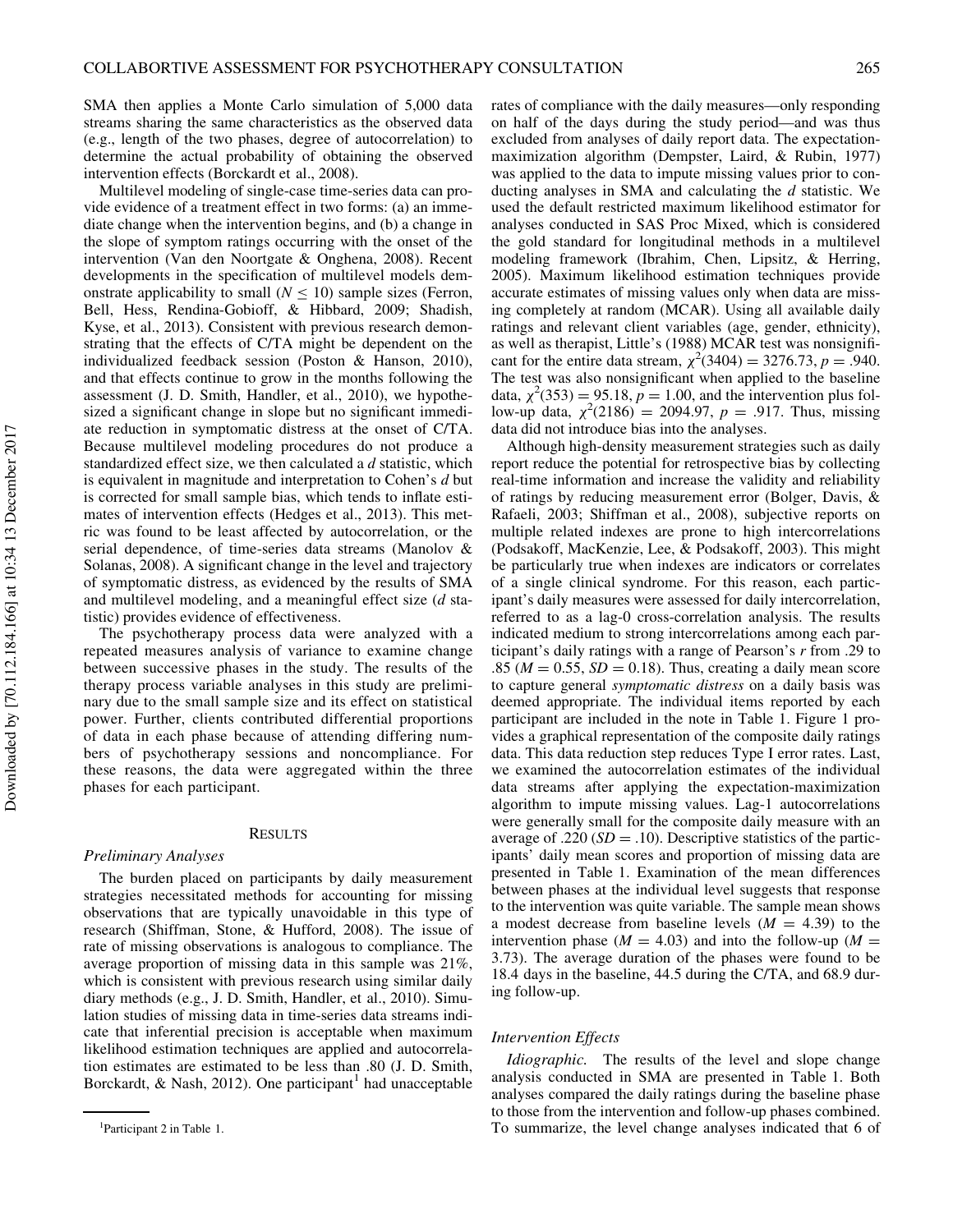

FIGURE 1.—Mean score graphs for daily reports of individualized symptomatic distress. Note. Blue line is baseline. Red line is the intervention (collaborative/therapeutic assessment) and follow-up phases combined.

the 9 participants experienced statistically significant ( $p < .05$ ) reductions in the mean level of symptomatic distress between phases. Correlation coefficients of significant results ranged from  $r = -.18$  to –.50. The results of 1 participant indicated an increase in symptomatic distress, but the change was not statistically significant ( $r = -.17$ ). Results of the slope change analyses indicated significant correlation to the a priori model (flat during baseline followed by a linear decrease) for 5 of the

participants. Correlation coefficients of significant slope change analyses were small to large (range  $= .19-.68$ ).

Synthesis. We conducted a multilevel modeling analysis for multiple baseline designs in SAS Proc Mixed (SAS Institute, 2008) following the procedures described by Shadish et al. (2014) and Van den Noortgate and Onghena (2003). As it is unlikely that the baseline level and treatment effect were the same across all participants, the case-specific coefficients were allowed to vary across participants, and we modeled heterogeneous within-case variances in both phases to address potentially biasing assumptions of multilevel modeling (Ferron et al., 2009). We first fit an unconditional two-level growth model by testing linear, quadratic, cubic, and polynomial terms to account for possible trends in the data, which could bias estimates of intervention effects if found to be significant. Best fit was determined by the lowest Bayesian information criterion (BIC) value. A model with linear and quadratic terms provided the best fit to the data. Each of the parameters in the best fitting model had significant variance: intercept ( $B = 4.55$ , SE  $= .09, p < .001$ , linear slope ( $B = -.022, SE = .007, p <$ .01), quadratic slope  $(B = 0.0002, \, SE = .00004, \, p < .001)$ . The positive quadratic term indicates that the rate of downward change slows with time.

We proceeded by adding a treatment condition variable to indicate onset of the intervention for each participant. We also added a parameter to model the autocorrelation of the ratings and included pertinent potential covariates, including client age and gender, as well as assessor. Following the backward trimming method described by Singer and Willett (2003), as covariates were entered into the model, one at a time, those that significantly related to one of the model's parameters were retained. None of the covariates tested (client age, gender, ethnicity; assessor) were significantly associated and thus were not retained in the final model. The autocorrelation parameter indicated a nonsignificant lag-1 estimate of .211. Inclusion of the autocorrelation parameter did not influence the immediate intervention effect or the slope change results and thus the autocorrelation parameter was not included in the final model. The final model contains two parameters of interest. First, immediate intervention effects, defined as a significant difference at the onset of the intervention, were in the desired direction but were not significant,  $B = -.15$ ,  $t(832) =$  $-0.67$ ,  $p = .30$ . The second parameter pertains to an effect of the intervention on the trend or slope of symptomatic distress. Estimates of the slope of the baseline period indicated a slight downward trajectory that was not significantly different from zero ( $B = -0.007$ ,  $SE = .01$ ,  $p = .36$ ) and indicates stability. Our final model revealed a significant increase in the downward rate of linear change of symptomatic distress ratings coinciding with the onset of the intervention,  $B = -.06$ ,  $t(830)$  $=-2.98, p < .01.$ 

Based on the evidence from the idiographic and multilevel analyses indicating that onset of treatment had an effect on the level and trajectory of symptomatic distress, we calculated the d statistic to garner the overall magnitude of effect for the intervention (Hedges, Pustejovsky, & Shadish, 2012; Shadish et al., 2014). We used the DHPS macro (Shadish, Pustejovsky, & Hedges, 2013) in SPSS Statistics (2012) for this analysis. Based on Cohen's (1988) interpretive guidelines, the results indicated a medium intervention effect ( $d = -.50$ ,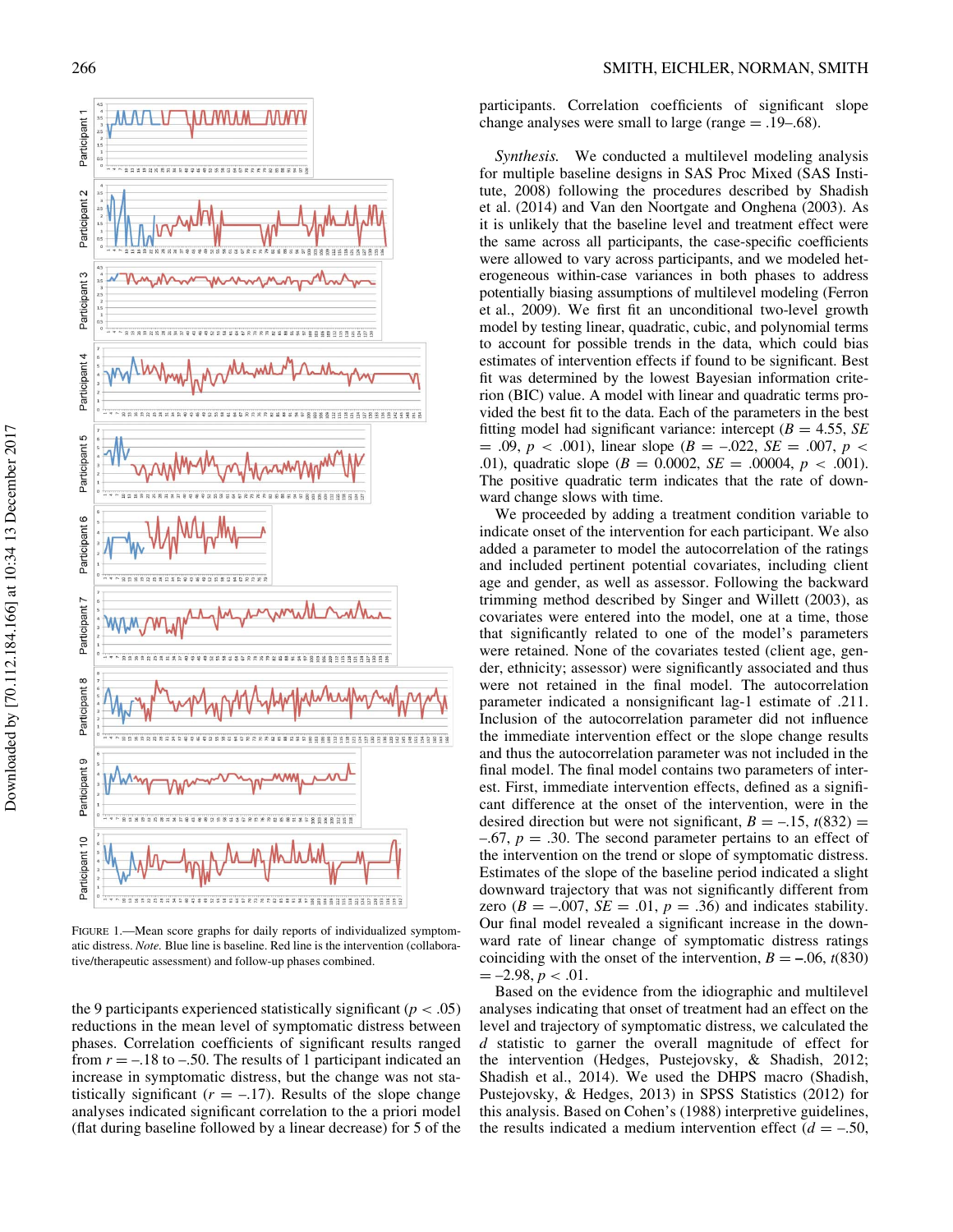TABLE 2.—Descriptives of client-reported psychotherapy process variables by study phase.

|                                   | <b>Baseline</b> |      | Intervention |      | Follow-Up |      |  |
|-----------------------------------|-----------------|------|--------------|------|-----------|------|--|
| Variable                          | M               | SD   | M            | SD   | M         | SD   |  |
| Working alliance (Total score)    | 44.90           | 5.38 | 47.69        | 5.92 | 49.12     | 6.29 |  |
| <b>Working Alliance: Goals</b>    | 14.15           | 2.18 | 14.57        | 2.50 | 15.30     | 2.84 |  |
| Working Alliance: Task            | 12.93           | 3.61 | 14.51        | 3.66 | 14.98     | 3.79 |  |
| Working Alliance: Bond            | 17.82           | 1.12 | 18.57        | 1.44 | 18.84     | 1.06 |  |
| Negative relationship             | 1.26            | 0.28 | 1.34         | 0.22 | 1.20      | 0.22 |  |
| Patient psychic distress          | 2.55            | 0.63 | 2.28         | 0.59 | 2.02      | 0.76 |  |
| Therapist exploration             | 4.09            | 0.57 | 4.20         | 0.65 | 4.29      | 0.65 |  |
| Therapist warmth and friendliness | 4.37            | 0.44 | 4.40         | 0.38 | 4.63      | 0.31 |  |
| Patient participation             | 3.85            | 0.55 | 3.84         | 0.45 | 3.92      | 0.42 |  |
| Patient dependency                | 2.83            | 0.67 | 2.47         | 0.51 | 2.58      | 0.32 |  |

Note. Within-participant means were calculated and then an overall mean score was derived.

variance  $= .013$ ) in reducing symptomatic distress, comparing the baseline phase to the remainder of the study period after the intervention began (i.e., intervention and follow-up phases combined).

### Psychotherapy Process

A repeated measures analysis of variance was conducted on the WAI and its three subscales as well as the six subscales of the VPPS. Descriptive statistics are presented in Table 2. One participant (8) was excluded from the analysis of psychotherapy process variables because the therapy was terminated shortly after the feedback session and no measures were completed during the follow-up phase. The remaining 9 participants provided at least one set of ratings in each phase of the study and means were calculated for each participant within phase. Client gender, age, and ethnicity, as well as assessor, were tested as covariates but were not significantly related to the linear trajectory of any of the outcome variables. Thus, for parsimony they are not included in the final results presented. Cohen's d values are provided, which were converted from partial eta squared. A significant effect was found for increasing the working alliance between the client and therapist after the joint feedback session,  $F(2, 94) = 6.96$ ,  $p = .048$ ,  $d =$ 1.32. Examination of the WAI subscales revealed a significant increase in the Task subscale,  $F(2, 94) = 16.75$ ,  $p = .015$ ,  $d =$ 2.04, but not the Goals,  $F(2, 94) = 1.21$ ,  $p = .33$ ,  $d = .55$ , or Bond,  $F(2, 94) = 2.64$ ,  $p = .18$ ,  $d = .81$ . The positive indicators of the VPPS increased over time but were not significant: patient participation,  $F(2, 94) = .52$ ,  $p = .51$ ,  $d = .36$ ; therapist exploration,  $F(2, 94) = 1.62$ ,  $p = .27$ ,  $d = .64$ ; and therapist's warmth and friendliness,  $F(2, 94) = 1.39, p = .30$ ,  $d = 0.59$ . The negative indicators of the VPPS were also found to be declining over time but no statistically significant reductions were found: negative relationship,  $F(2, 94) = -.76$ ,  $p = .43, d = -.44$ ; patient psychic distress,  $F(2, 94) = -2.861$ ,  $p = .17$ ,  $d = -.85$ ; patient dependency,  $F(2, 94) = -.50$ ,  $p = .52, d = -.35.$ 

#### **DISCUSSION**

The collective body of research on collaborative and therapeutic models of assessment suggests that this intervention approach is effective in reducing client symptoms and improving salient psychotherapy process variables. Yet, these models had not previously been evaluated in the context of a consultation with psychotherapists in ongoing treatment. Our results indicate that participation in a midtherapy consultation using C/TA coincides with a significant reduction in clients' symptomatic distress. Our findings are consistent with the magnitude of intervention effects in published studies of this type of intervention. Our overall effect of  $d = -.50$  on symptomatic distress is commensurate with the findings of Poston and Hanson's (2010) meta-analysis, which reported an effect size of  $d = 0.37$  for client outcomes only, as opposed to the overall effect that included therapeutic process variables. The effect size of this study is particularly promising, given that pragmatic studies invariably produce smaller effects due to the heterogeneity of the participants, the flexibility the clinician is afforded in delivering the intervention, and other factors typically controlled for in an explanatory (i.e., efficacy) intervention trial (Ware & Hamel, 2011). In the context of a withinsubject design, our results indicate that clients experienced a reduction in symptomatic distress of 0.5 SD after beginning the C/TA in comparison to baseline levels. Further, outcomes were not a function of the assessor delivering the C/TA in our study. The aggregate results are supported by the findings from an idiographic analytic approach, which suggested that 6 of the 9 clients experienced significant reductions. Causality cannot be determined from this study design and replication of the effect in other samples with randomized designs and controls for possible confounding process are needed. For example, the effects found in this study could plausibly be a result of the ongoing psychotherapy.

A crucial question that is unanswerable from this study design, but begs for discussion, is the precise mechanism of action in the application of C/TA for psychotherapy consultation. There is more than one possible component of the C/TA that could be responsible for observed changes. First, the literature supports the assertion that the receipt of collaborative feedback alone is sufficient to improve client outcomes (Poston & Hanson, 2010). Second, an implicit mechanism of assessment consultation is that the findings aid the therapist in the clinical endeavor moving forward—likely through revising the case conceptualization. Both hypotheses are plausible and supported by empirical evidence in the literature but cannot be explicitly tested with the design used in this study. With the confines of the study in mind, we believe that the feedback jointly provided to both the therapist and the client is responsible for subsequent changes—feeling understood by the assessor reduced the client's distress, the therapist's empathy for the client increased, and the therapist adjusted the therapeutic approach according to a more accurate and compassionate conceptualization of the client's difficulties.

When interpreting the findings, it is important to keep in mind that the baseline period of this study was not a true "pretreatment" baseline, but rather a measure of symptomatic distress during psychotherapy prior to beginning the assessment. Presumably after 10 or more sessions of psychotherapy, which was required for enrollment, alleviation of acute distress symptoms has likely already occurred (e.g., Kopta, Howard, Lowry, & Beutler, 1994), meaning our results are representative of improvements in chronic symptomatic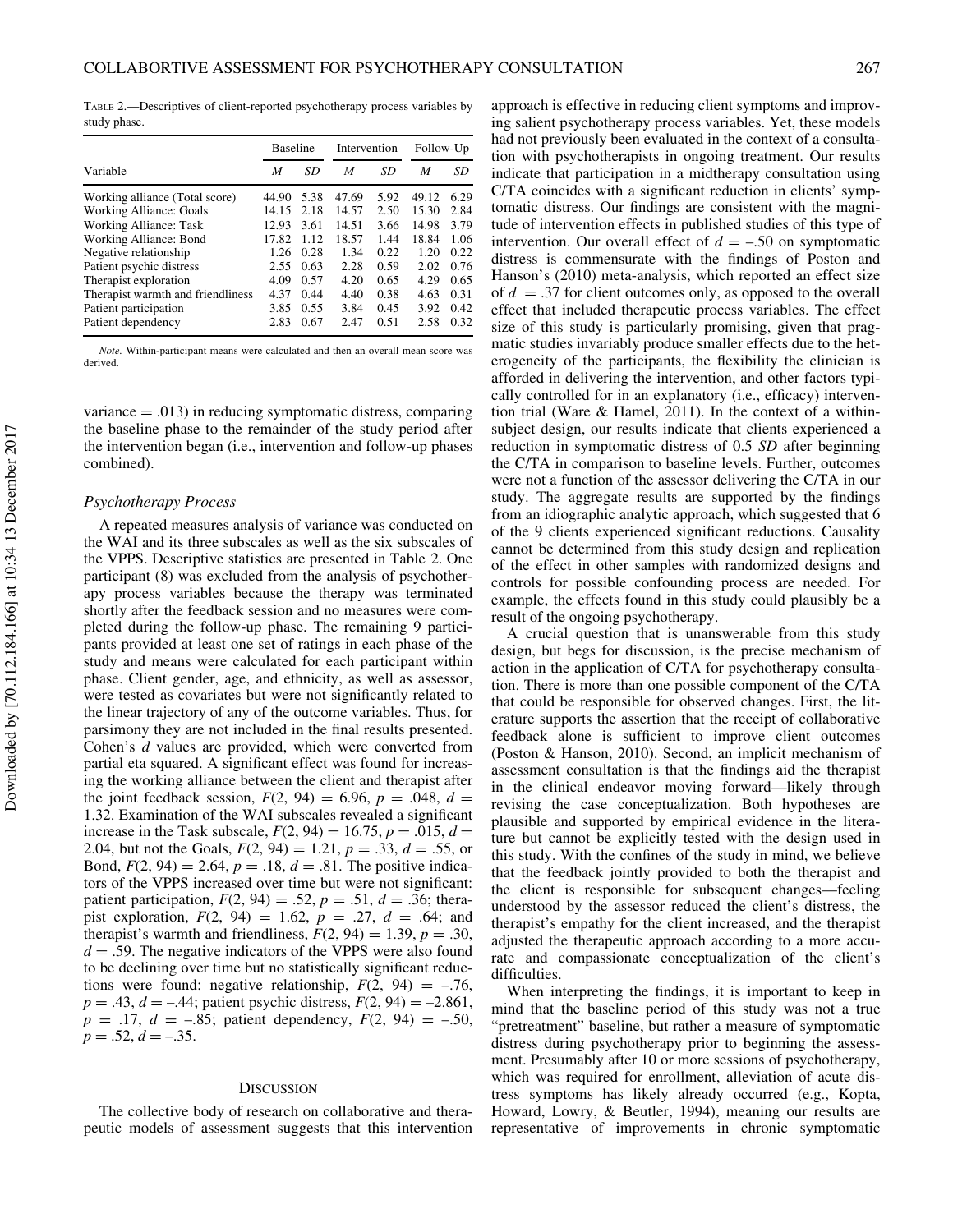distress that are likely attributable to the addition of the C/TA intervention. Similarly, previous research suggests that the working alliance is less variable after approximately the ninth session of psychotherapy and the aggregate alliance score between sessions 3 and 9 accounts for the most variance in outcomes (Crits-Christoph, Gibbons, Hamilton, Ring-Kurtz, & Gallop, 2011). Despite these previous findings, we found statistically significant increases in the therapist–client working alliance in this study—mainly in the area of agreement on the tasks of therapy—indicating some malleability. This finding is consistent with previous research (e.g., Hilsenroth et al., 2004). It seems plausible that the C/TA, and specifically the joint feedback session, clarified the case conceptualization and helped to identify the therapeutic tasks required to address the client's issues. This needs to be tested more explicitly and our results in this domain should be considered preliminary due to the small sample, nonrandomized design, and variability in participants' response rates. We should also caution against interpretation of the Cohen's d effect sizes in these analyses, as low-powered within-subjects studies are known to produce inflated effects (Lakens, 2013). The lack of statistical significance despite seemingly large effects attests to this point.

#### Limitations and Future Directions

There are some limitations to this study that affect the generalizability and interpretation of the results. First, the sample size would be considered small for an intervention study but it meets the standard for a well-designed replicated single-case or multiple baseline trial in terms of the number of participants (Kratochwill et al., 2010). Second, although the intervention protocol was semistructured, there was some variation in its delivery among the participants, which sacrifices internal validity for external validity and generalizability. Third, there are benefits and drawbacks of the individualized indexes used for the daily report: Identifying measures that are relevant to the client increases the clinical significance and validity of observed change (Borckardt et al., 2008), but also results in a somewhat broad metric of symptomatic distress. Ratings were also aggregated due to high intercorrelations. Subsequent studies using daily report methods could consider including unvarying indexes aligning with the intervention targets, as suggested by J. D. Smith (2012), including additional normbased assessment of outcomes and observer ratings consistent with a multimethod approach. One potential limitation to generalizability of the findings was our requirement that the referring clinician be a psychologist. Replication with master'slevel therapists is a potential future direction. Another issue pertaining to generalizability was the criteria for referral to the study. As is likely consistent with typical community-based care, we provided minimal guidance to referring professionals, thus allowing them to determine appropriateness based on their own clinical judgment. The composition of the participants having concerns predominantly related to anxiety and depression limits the generalizability of the findings to other clinical syndromes and referral issues. Future studies should consider more systematic referral criteria. Last, there was no explicit assessment of fidelity to C/TA. The individually tailored nature of the protocol affords adaptation and flexibility, which is consistent with a pragmatic trial, but demonstrated

fidelity to the core components of C/TA would increase confidence that the observed intervention effects were due to the model and not extraneous factors. Last, multilevel modeling has received significant attention from single-case researchers and methodologists. Yet, there remains a need to further verify that the assumptions of multilevel modeling can be readily applied to single-case data of varying lengths, distributions, and structures (Shadish, 2014).

This study also has a number of strengths. To our knowledge, this is the first study to empirically test the effectiveness of C/TA in the context of psychotherapy consultation, which is one of the primary ways assessors practicing this model use it in the community (Finn, 2007; Finn et al., 2012). Second, we employed a methodologically strong research design with state-of-the-science methods for single-case research, which has traditionally relied on visual analysis despite varying accuracy in terms of intervention effects (Brossart, Parker, Olson, & Mahadevan, 2006; Harrington, 2013) and inadequate adherence to systematic visual analysis procedures (J. D. Smith, 2012). Last, due to the pragmatic nature of this study, the results are quite likely to be representative of expected effects with typical clients in psychotherapy. Inclusion of stalled or struggling therapist–client dyads could yield larger intervention effects, but this hypothesis will have to wait for a future trial.

#### **CONCLUSIONS**

The empirical study of treatment utility is critical to maintaining the relevance of psychological assessment in clinical psychology. Our findings indicate that collaborative and therapeutic models of assessment are a promising approach in the context of consultation with community psychotherapists. Assessment psychologists practicing C/TA are uniquely poised to provide an evidence-based perspective to other professionals, simultaneously affecting symptomatic change and the therapeutic relationship. Although interest in psychological assessment is waning in some professional circles, the advent of C/TA has reinstated its clinical relevance and opened new doors to addressing questions of treatment and clinical utility.

#### ACKNOWLEDGMENTS

The authors wish to thank the clients and therapists who generously participated in this study; Mark Van Ryzin and David Morso for assistance with the analytic methods; Filippo Aschieri and Katherine Thomas for their comments on drafts of this article; and members of the Society for Personality Assessment (SPA) who generously contributed to the SPA Foundation to support this research.

#### FUNDING

This research was supported by a research grant from the Society for Personality Assessment Foundation, awarded to Steven R. Smith. Justin D. Smith received support from the Society for Personality Assessment Foundation as the 2013 John E. Exner Scholar.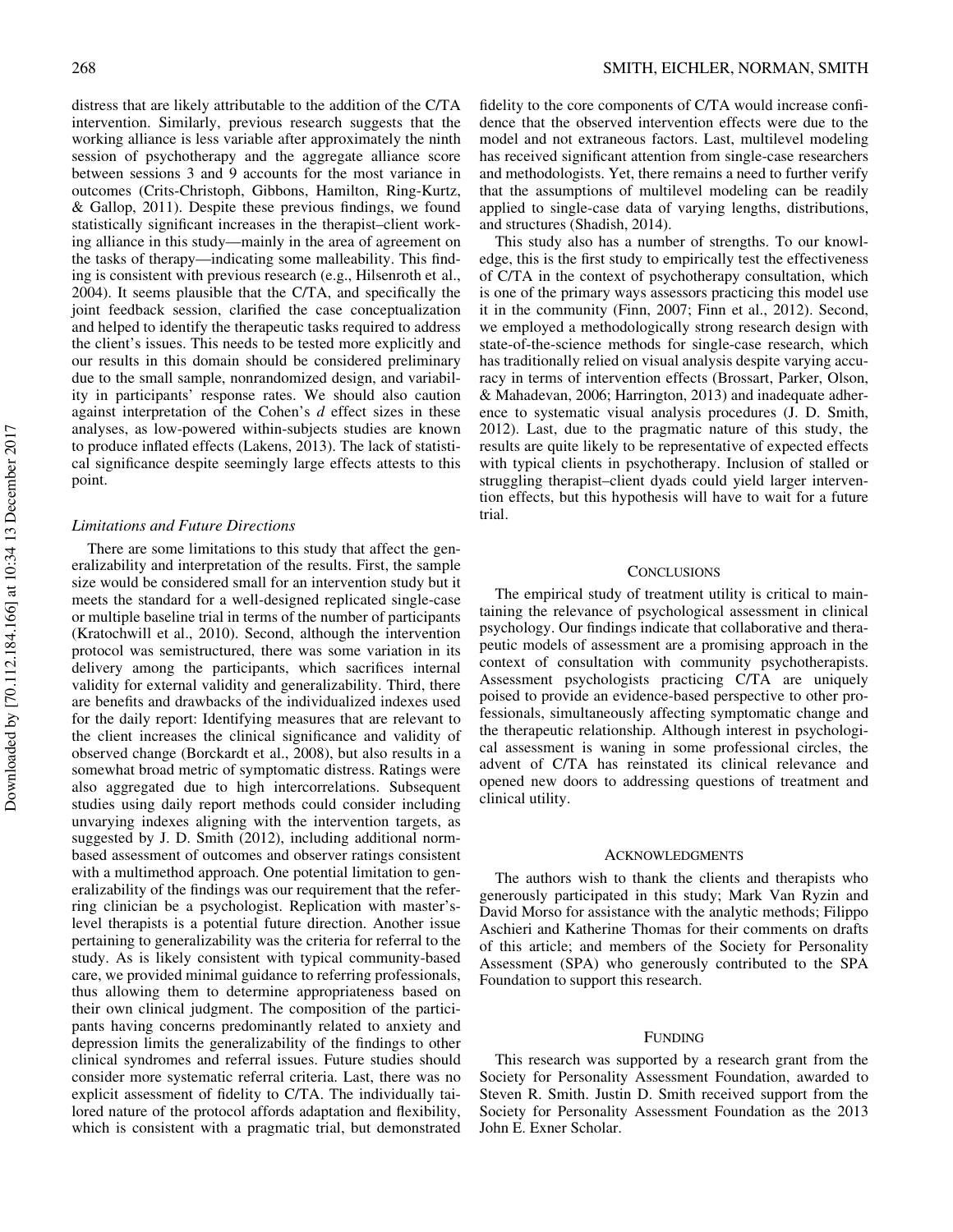#### **REFERENCES**

- Ackerman, S. J., Hilsenroth, M. J., Baity, M. R., & Blagys, M. D. (2000). Interaction of therapeutic process and alliance during psychological assessment. Journal of Personality Assessment, 75, 82–109. doi:10.1207/ S15327752JPA7501\_7
- American Psychological Association. (2010). 2010 Amendments to the 2002 "Ethical principles of psychologists and code of conduct." American Psychologist, 65, 493.
- Aschieri, F., & McCarthy, M. G. (2014, March). The secrets of successful assessment practice: Developing supporting relationships with referring professionals. Paper presented at the annual meeting of the Society for Personality Assessment, Washington, DC.
- Aschieri, F., & Smith, J. D. (2012). The effectiveness of an adult Therapeutic Assessment: A single-case time-series experiment. Journal of Personality Assessment, 94, 1–11. doi:10.1080/00223891.2011.627964
- Belter, R. W., & Piotrowski, C. (2001). Current status of doctoral-level training in psychological testing. Journal of Clinical Psychology, 57, 717–726. doi:10.1002/jclp.1044
- Bolger, N., Davis, A., & Rafaeli, E. (2003). Diary methods: Capturing life as it is lived. Annual Review of Psychology, 54, 579–616. doi:10.1146/annurev. psych.54.101601.145030
- Borckardt, J. J., Nash, M. R., Murphy, M. D., Moore, M., Shaw, D., & O'Neil, P. (2008). Clinical practice as natural laboratory for psychotherapy research. American Psychologist, 63, 1-19. doi:10.1037/0003-066X.63.2.77
- Brossart, D. F., Parker, R. I., Olson, E. A., & Mahadevan, L. (2006). The relationship between visual analysis and five statistical analyses in a simple AB single-case research design. Behavior Modification, 30, 531-563. doi:10.1177/0145445503261167
- Clark, D. A. (1999). Case conceptualization and treatment failure: A commentary. Journal of Cognitive Psychotherapy, 13, 331–337.
- Cohen, J. (1988). Statistical power analysis for the bahavioral sciences (2nd ed.). Hillsdale, NJ: Erlbaum.
- Cranford, J. A., Shrout, P. E., Iida, M., Rafaeli, E., Yip, T., & Bolger, N. (2006). A procedure for evaluating sensitivity to within-person change: Can mood measures in diary studies detect change reliably? Personality and Social Psychology Bulletin, 32, 917–929. doi:10.1177/0146167206287721
- Crits-Christoph, P., Gibbons, M. B. C., Hamilton, J., Ring-Kurtz, S., & Gallop, R. (2011). The dependability of alliance assessments: The alliance–outcome correlation is larger than you might think. Journal of Consulting and Clinical Psychology, 79, 267–278. doi:10.1037/a0023668
- Curry, K. T., & Hanson, W. E. (2010). National survey of psychologists' test feedback training, supervision, and practice: A mixed methods study. Journal of Personality Assessment, 92, 327–336. doi:10.1080/ 00223891.2010.482006
- Dempster, A., Laird, N., & Rubin, D. B. (1977). Maximum likelihood from incomplete data via the EM algorithm. Journal of the Royal Statistical Society, Series B, 39, 1–38.
- De Saeger, H., Kamphuis, J. H., Finn, S. E., Smith, J. D., Verhuel, R., van Busschbach, J. J. V., ... Horn, E. (2014). Therapeutic Assessment promotes treatment readiness but does not affect symptom change in patients with personality disorders: Findings from a randomized clinical trial. Psychological Assessment, 26, 474–483. doi:10.1037/a0035667
- Eisman, E. J., Dies, R. R., Finn, S. E., Eyde, L. D., Kay, G. G., Kubiszyn, T. W., ... Moreland, K. L. (2000). Problems and limitations in using psychological assessment in the contemporary health care delivery system. Professional Psychology: Research and Practice, 31, 131–140. doi:10.1037/  $, \sim$ 735-7028.31.2.131
- Exner, J. E., Jr. (2003). The Rorschach: A comprehensive system (4th ed.). New York, NY: Wiley.
- Ferron, J., Bell, B. A., Hess, M. R., Rendina-Gobioff, G., & Hibbard, S. T. (2009). Making treatment effect inferences from multiple-baseline data: The utility of multilevel modeling approaches. Behavior Research Methods, 41, 372–384. doi:10.3758/BRM.41.2.372
- Finn, S. E. (2007). In our client's shoes: Theory and techniques of Therapeutic Assessment. Mahwah, NJ: Erlbaum.
- Finn, S. E. (2009). Core values in Therapeutic Assessment. Retrieved from <http://www.therapeuticassessment.com>
- Finn, S. E. (2011). Journeys through the valley of death: Multimethod psychological assessment and personality transformation in long-term psychotherapy. Journal of Personality Assessment, 93, 123–141. doi:10.1080/ 00223891.2010.542533
- Finn, S. E., Fischer, C. T., & Handler, L. (Eds.). (2012). Collaborative/therapeutic assessment: A casebook and guide. Hoboken, NJ: Wiley.
- Finn, S. E., & Tonsager, M. E. (1992). Therapeutic effects of providing MMPI–2 test feedback to college students awaiting therapy. Psychological Assessment, 4, 278–287. doi:10.1037/1040-3590.4.3.278
- Finn, S. E., & Tonsager, M. E. (1997). Information-gathering and therapeutic models of assessment: Complementary paradigms. Psychological Assessment, 9, 374–385. doi:10.1037/1040-3590.9.4.374
- Glasgow, R. E. (2013). What does it mean to be pragmatic? Pragmatic methods, measures, and models to facilitate research translation. Health Education & Behavior, 40, 257–265. doi:10.1177/1090198113486805
- Hanson, W. E., & Poston, J. M. (2011). Building confidence in psychological assessment as a therapeutic intervention: An empirically based reply to Lilienfeld, Garb, and Wood (2011). Psychological Assessment, 23, 1056– 1062. doi:10.1037/a0025656
- Harrington, M. A. (2013). Comparing visual and statistical analysis in singlesubject studies. Open Access Dissertations, Paper 5.
- Hatcher, R. L., & Gillaspy, J. A. (2006). Development and validation of a revised short version of the Working Alliance Inventory. Psychotherapy Research, 16, 12–25. doi:10.1080/10503300500352500
- Hayes, S. C., Nelson, R. O., & Jarrett, R. B. (1987). The treatment utility of assessment: A functional approach to evaluating assessment quality. American Psychologist, 42, 963–974. doi:10.1037/0003-066X.42.11. 963
- Hedges, L. V., Pustejovsky, J. E., & Shadish, W. R. (2012). A standardized mean difference effect size for single case designs. Research Synthesis Methods, 3, 224–239. doi:10.1002/jrsm.1052
- Hedges, L. V., Pustejovsky, J. E., & Shadish, W. R. (2013). A standardized mean difference effect size for multiple baseline designs across individuals. Research Synthesis Methods, 4, 324–341.
- Hilsenroth, M. J., Peters, E. J., & Ackerman, S. J. (2004). The development of therapeutic alliance during psychological assessment: Patient and therapist perspectives across treatment. Journal of Personality Assessment, 83, 332– 344. doi:10.1207/s15327752jpa8303\_14
- Ibrahim, J. G., Chen, M.-H., Lipsitz, S. R., & Herring, A. H. (2005). Missingdata methods for generalized linear models: A comparative review. Journal of the American Statistical Association, 100, 332–346. doi:10.1198/ 016214504000001844
- Kaslow, N. J. (2004). Competencies in professional psychology. American Psychologist, 59, 774–781. doi:10.1037/0003-066x.59.8.774
- Kopta, S. M., Howard, K. I., Lowry, J. L., & Beutler, L. E. (1994). Patterns of symptomatic recovery in psychotherapy. Journal of Consulting and Clinical Psychology, 62, 1009–1016.
- Kratochwill, T. R., Hitchcock, J., Horner, R. H., Levin, J. R., Odom, S. L., Rindskopf, D. M., & Shadish, W. R. (2010). Single-case designs technical documentation. Retrieved from [http://ies.ed.gov/ncee/wwc/pdf/wwc\\_scd.](http://ies.ed.gov/ncee/wwc/pdf/wwc_scd.pdf) [pdf](http://ies.ed.gov/ncee/wwc/pdf/wwc_scd.pdf)
- Lakens, D. (2013). Calculating and reporting effect sizes to facilitate cumulative science: A practical primer for *t*-tests and ANOVAs. Frontiers in Psychology, 4, 863.
- Lambert, M. J. (2010). Prevention of treatment failure: The use of measuring, monitoring, and feedback in clinical practice. Washington, DC: American Psychological Association.
- Little, R. J. A. (1988). A test of missing completely at random for multivariate data with missing values. Journal of the American Statistical Association, 83, 1198–1202.
- Manolov, R., & Solanas, A. (2008). Comparing  $N = 1$  effect sizes in presence of autocorrelation. Behavior Modification, 32, 860–875. doi:10.1177/ 0145445508318866
- Maruish, M. E. (Ed.). (2004). The use of psychological testing for treatment planning and outcomes assessment. Mahwah, NJ: Erlbaum.